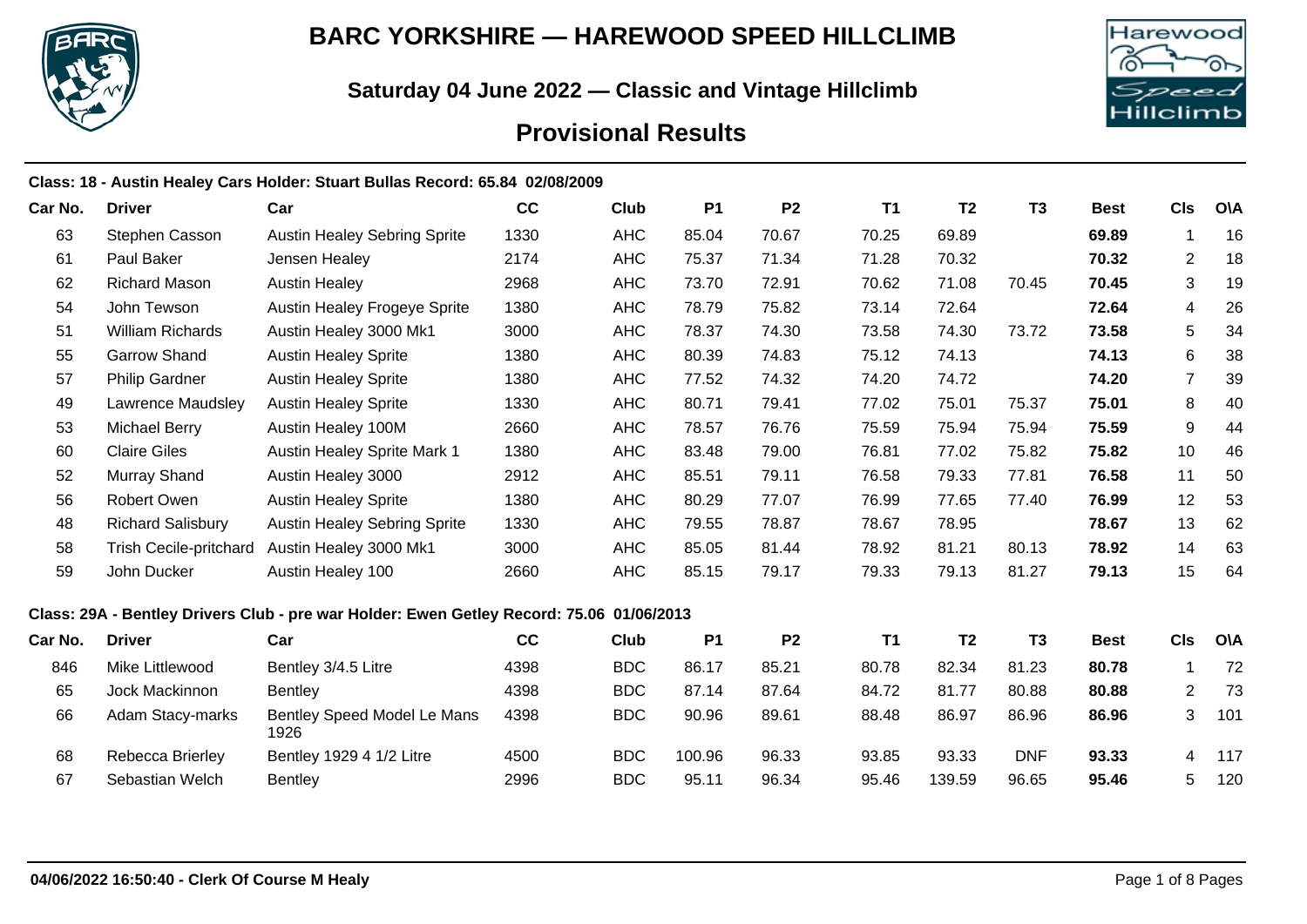### **Class: 39 - Jaguar Drivers Club Holder: Haydn Spedding Record: 64.56 18/09/2021**

| Car No. | <b>Driver</b>   | Car                 | СC   | Club       | P <sub>1</sub> | P <sub>2</sub> | Τ1    | T2    | T3    | <b>Best</b> | CIs | <b>OVA</b> |
|---------|-----------------|---------------------|------|------------|----------------|----------------|-------|-------|-------|-------------|-----|------------|
| 76      | Haydn Spedding  | Jaguar E Type       | 4235 | BARC(Y)    | 67.43          | 66.79          | 66.14 | 67.13 | 66.32 | 66.14       |     | 8          |
|         | Peter House     | <b>Aston Martin</b> | 4300 | BARC(Y)    | 69.12          | 67.87          | 66.92 | 67.11 | 68.48 | 66.92       |     | 10         |
| 75      | Thomas Robinson | <b>TVR 1600M</b>    | 1760 | <b>JDC</b> | 73.51          | 69.96          | 68.52 | 68.88 | 69.42 | 68.52       |     | 13         |
| 74      | Jim Johnstone   | Triumph TR6         | 2548 | BARC(Y)    | 72.97          | 69.50          | 69.11 | 69.13 | 69.46 | 69.11       |     | -15        |
| 72      | Anthony Taylor  | Aristocat Jaguar    | 4200 | JDC        | 81.80          | 80.64          | 78.92 | 77.83 | 79.33 | 77.83       | 5.  | -59        |
| 73      | Geoff Mansfield | Kougar Jaguar       | 3800 | JDC        | 90.48          | 84.17          | 83.18 | 83.41 | 89.06 | 83.18       | 6.  | -85        |

#### **Class: V1 - Standard and Modified Sports-Cars and Saloon Cars up to 750cc unsupercharged Holder: Greg Harrison Record: 84.38 04/06/2011**

| Car No. | <b>Driver</b>         | Car                    | СC  | Club        | P1     | P <sub>2</sub> | <b>T1</b> | Т2     | T3     | <b>Best</b> | <b>CIs</b> | <b>OVA</b> |
|---------|-----------------------|------------------------|-----|-------------|--------|----------------|-----------|--------|--------|-------------|------------|------------|
| 81      | <b>Stuart Rose</b>    | Austin Ulster 1930     | 747 | <b>VSCC</b> | 87.80  | 86.52          | 85.14     | 86.67  | 86.90  | 85.14       |            | 89         |
| 86      | <b>Geoff Harrison</b> | <b>Austin Ulster</b>   | 747 | <b>VSCC</b> | 90.56  | 89.51          | 88.58     | 88.31  | 91.13  | 88.31       |            | 103        |
| 83      | Julia Wolstenholme    | <b>Austin 7 Ulster</b> | 747 | VSCC        | 93.89  | 92.57          | 90.19     | 91.35  | 91.83  | 90.19       | 3          | 110        |
| 85      | Stephen Jones         | Austin Seven Ulster    | 747 | VSCC        | 99.47  | 95.30          | 93.92     | 93.41  |        | 93.41       | 4          | 118        |
| 84      | Mary Baxter           | Austin 7 Ulster        | 750 | <b>VSCC</b> | 109.51 | 106.94         | 103.58    | 104.12 | 105.39 | 103.58      | $^{\circ}$ | 126        |
| 82      | Sarah Foster          | Austin 7 Nippy         | 747 | VSCC        | 110.16 | 105.00         | 104.44    | 104.36 |        | 104.36      | 6          | 127        |

#### **Class: V2 - Standard and Modified Sports-Cars and Saloon Cars 751cc - 1100cc unsupercharged and up to 750cc supercharged Holder: Ian Standing Record: 78.64 05/06/2021**

| <b>Driver</b>       | Car                     | cc   | Club        | P1     | P <sub>2</sub> |        | T <sub>2</sub> | T3    | Best   | Cls | <b>O\A</b> |
|---------------------|-------------------------|------|-------------|--------|----------------|--------|----------------|-------|--------|-----|------------|
| Nigel Dowding       | <b>Riley Brooklands</b> | 1087 | VSCC        | F/R    | 79.49          | 81.05  | 78.40          | 78.59 | 78.40  |     | 60         |
| <b>William Lowe</b> | Vale Special            | 898  | <b>VSCC</b> | 97.83  | 93.71          | 89.78  | 89.38          |       | 89.38  |     | 107        |
| Raymond Knight      | Vale Special            | 898  | VSCC        | 97.94  | 91.58          | 90.60  | 91.29          |       | 90.60  |     | 112        |
| Phillip Dobbin      | Austin 7                | 747S | VSCC        | 100.35 | 94.80          | 92.21  | 92.53          | 92.20 | 92.20  | 4   | 114        |
| Roland Woodti       | Riley Brooklands 1930   | 1089 | <b>VSCC</b> | 97.71  | 95.64          | 94.83  | 92.23          | 94.09 | 92.23  |     | 115        |
| Andrew Harrington   | MG J <sub>2</sub>       | 847  | VSCC        | 107.31 | 103.97         | 103.24 | 104.27         |       | 103.24 | 6   | 125        |
|                     |                         |      |             |        |                |        |                |       |        |     |            |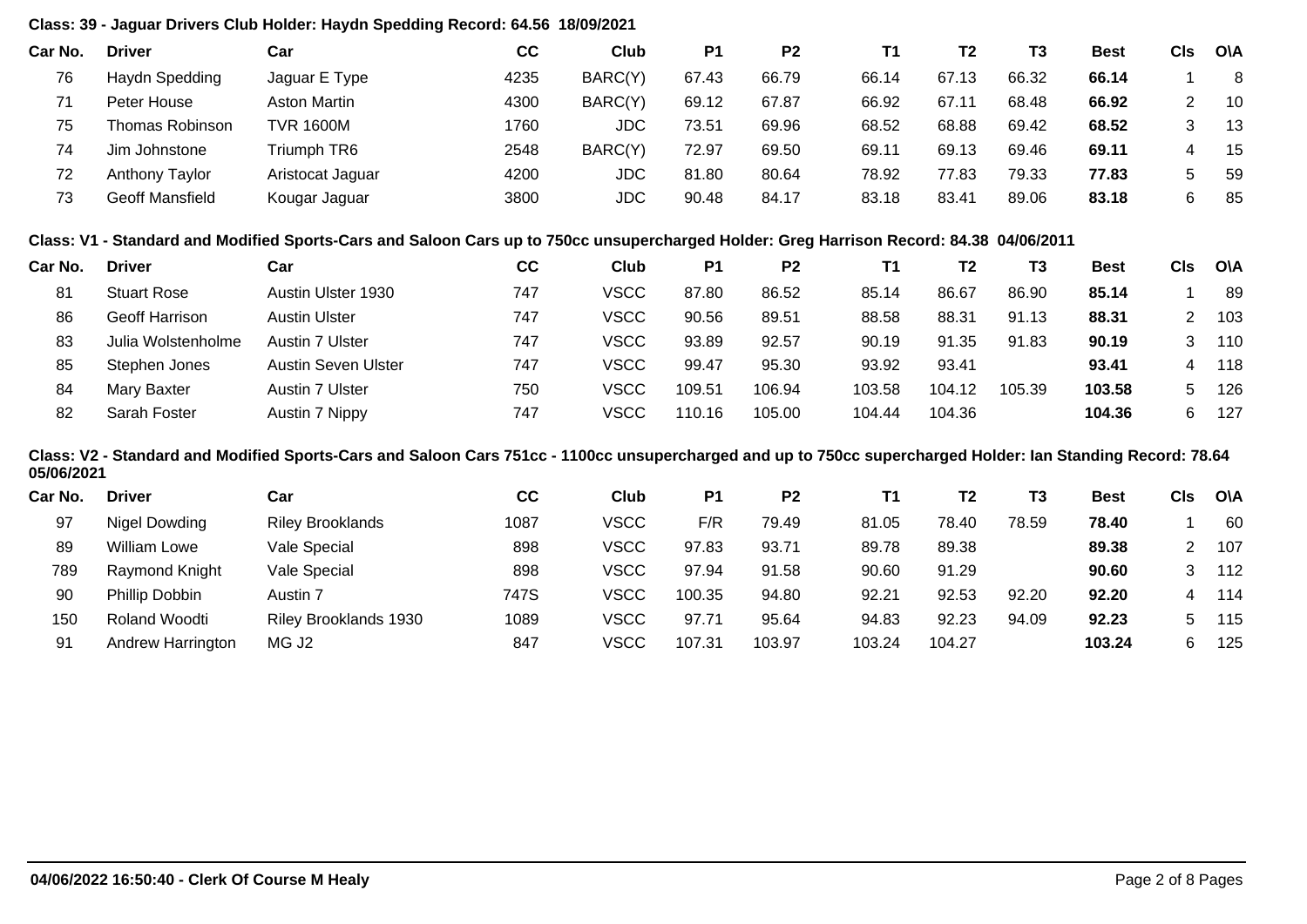| 72.41 02/06/2012 |                              | Class: V3 - Standard and Modified Sports-Cars and Saloon Cars 1101cc - 1500cc unsupercharged and 751cc - 1100cc supercharged Holder: Charles Gillett Record: |       |             |           |                |           |                |                |             |                |            |
|------------------|------------------------------|--------------------------------------------------------------------------------------------------------------------------------------------------------------|-------|-------------|-----------|----------------|-----------|----------------|----------------|-------------|----------------|------------|
| Car No.          | <b>Driver</b>                | Car                                                                                                                                                          | cc    | Club        | <b>P1</b> | <b>P2</b>      | T1        | T <sub>2</sub> | T <sub>3</sub> | <b>Best</b> | <b>CIs</b>     | <b>O\A</b> |
| 94               | Patrick Blakeney-<br>edwards | <b>Frazer Nash Suport Sports</b>                                                                                                                             | 1496  | <b>VSCC</b> | 76.22     | 73.81          | 72.69     | 73.01          | 73.14          | 72.69       | 1              | 27         |
| 95               | Adam Moody                   | <b>Riley TT Sprite</b>                                                                                                                                       | 1496  | <b>VSCC</b> | 80.66     | 78.29          | 77.60     | 77.63          | 77.51          | 77.51       | $\overline{2}$ | 56         |
| 96               | Jon Mellor                   | Frazer Nash, Boulogne                                                                                                                                        | 1496  | <b>VSCC</b> | 83.45     | 82.19          | 80.26     | 81.91          |                | 80.26       | 3              | 71         |
| 100              | George Proudfoot             | Morgan 4/4 Series 1                                                                                                                                          | 1267  | <b>MSCC</b> | 86.75     | 82.54          | 80.89     | 81.91          | 82.16          | 80.89       | 4              | 74         |
| 98               | Mark Rosten-edwards          | GN 11.9hp Annie                                                                                                                                              | 1496  | <b>VSCC</b> | 96.59     | 93.19          | 92.49     | 92.10          |                | 92.10       | 5              | 113        |
| 99               | <b>Nicholas Northeast</b>    | Alvis SD12/50 2 Seater Sports                                                                                                                                | 1496  | <b>VSCC</b> | 99.00     | 103.64         | 101.46    | 101.32         | 103.66         | 101.32      | 6              | 124        |
|                  | Record: 75.43 07/06/2009     | Class: V4 - Standard and Modified Sports-Cars and Saloon Cars 1501cc - 2000cc unsupercharged and 1101cc - 1500cc supercharged Holder: Ken MacMaster          |       |             |           |                |           |                |                |             |                |            |
| Car No.          | <b>Driver</b>                | Car                                                                                                                                                          | cc    | Club        | <b>P1</b> | P <sub>2</sub> | <b>T1</b> | T <sub>2</sub> | T <sub>3</sub> | <b>Best</b> | CIs            | <b>O\A</b> |
| 102              | lan Bingham                  | Frazer Nash TT Replica                                                                                                                                       | 1660  | <b>VSCC</b> | 93.46     | 95.63          | 91.48     | 89.87          | 171.14         | 89.87       | $\mathbf 1$    | 109        |
| 82.47 05/06/2021 |                              | Class: V5 - Standard and Modified Sports-Cars and Saloon Cars 2001cc - 3000cc unsupercharged and 1501cc - 2000cc supercharged Holder: Paul Wignall Record:   |       |             |           |                |           |                |                |             |                |            |
| Car No.          | <b>Driver</b>                | Car                                                                                                                                                          | cc    | Club        | <b>P1</b> | P <sub>2</sub> | T1        | T <sub>2</sub> | T <sub>3</sub> | <b>Best</b> | <b>CIs</b>     | <b>O\A</b> |
| 104              | Paul Wignall                 | <b>Alvis Silver Eagle</b>                                                                                                                                    | 2300  | <b>VSCC</b> | 84.40     | 83.36          | 83.63     | 83.67          |                | 83.63       | 1              | 86         |
| 02/06/2012       |                              | Class: V6 - Standard and Modified Sports-Cars and Saloon Cars over 3000cc unsupercharged and over 2000cc supercharged Holder: Mark Brett Record: 74.83       |       |             |           |                |           |                |                |             |                |            |
| Car No.          | <b>Driver</b>                | Car                                                                                                                                                          | cc    | Club        | <b>P1</b> | <b>P2</b>      | <b>T1</b> | T <sub>2</sub> | T <sub>3</sub> | <b>Best</b> | <b>CIs</b>     | <b>O\A</b> |
| 133              | <b>William Balfour</b>       | Bugatti Type 35B                                                                                                                                             | 2292S | <b>VSCC</b> | 90.53     | 83.89          | 83.09     | 88.90          |                | 83.09       | $\mathbf{1}$   | 83         |
| 109              | Jamie Quartermaine           | Vauxhall 30-98                                                                                                                                               | 4224  | <b>VSCC</b> | 88.18     | 88.34          | 86.36     | 86.55          | 86.89          | 86.36       | $\overline{2}$ | 95         |
| 108              | Nicola Quartermaine          | Vauxhall 30-98                                                                                                                                               | 4224  | <b>VSCC</b> | 101.34    | 97.57          | 97.37     | 94.80          |                | 94.80       | 3              | 119        |
|                  |                              | Class: V7 - Edwardians Holder: Nicholas Hildyard Record: 84.48 01/06/2019                                                                                    |       |             |           |                |           |                |                |             |                |            |
| Car No.          | <b>Driver</b>                | Car                                                                                                                                                          | cc    | Club        | <b>P1</b> | <b>P2</b>      | <b>T1</b> | T <sub>2</sub> | T <sub>3</sub> | <b>Best</b> | <b>CIs</b>     | <b>O\A</b> |
| 110              | Geoff Smith                  | <b>Piccard Pictet</b>                                                                                                                                        | 9062  | <b>VSCC</b> | 90.10     | 85.85          | 86.67     | 83.14          |                | 83.14       | 1              | 84         |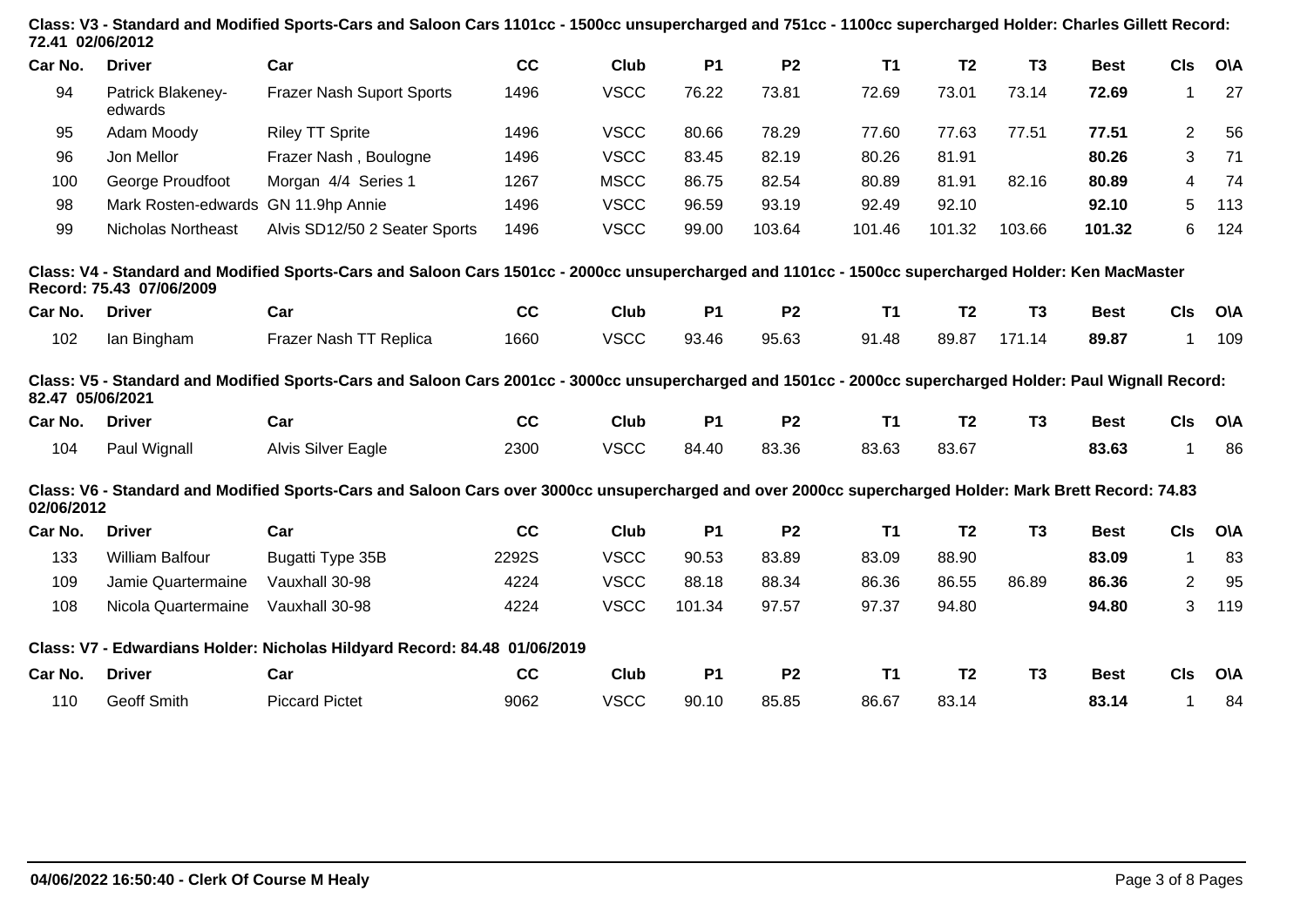**Class: V8 - Special Sports-Cars and Saloon Cars up to 1100cc unsupercharged and up to 750cc supercharged Holder: Tim Hopkinson Record: 80.28 04/06/2016**

| Car No. | <b>Driver</b>          | Car                   | cc   | Club        | P <sub>1</sub> | P <sub>2</sub> | Τ1     | Т2     | T3     | <b>Best</b> | CIs | <b>OVA</b> |
|---------|------------------------|-----------------------|------|-------------|----------------|----------------|--------|--------|--------|-------------|-----|------------|
| 814     | <b>Timothy Stamper</b> | 1929 Riley Brooklands | 1087 | <b>VSCC</b> | 90.77          | 83.35          | 83.06  | 82.18  | 82.52  | 82.18       |     | 80         |
| 114     | lain Muir              | 1929 Riley Brooklands | 1087 | <b>VSCC</b> | 85.49          | 82.59          | 82.81  | 87.29  | 82.44  | 82.44       | 2   | -81        |
| 118     | Kevin Morton           | Riley 9               | 1087 | <b>VSCC</b> | 84.36          | 84.38          | 84.55  | 84.78  |        | 84.55       | 3   | 88         |
| 113     | <b>Matthew Craven</b>  | Austin 7              | 747  | <b>VSCC</b> | 90.08          | 87.48          | 86.59  | 88.07  |        | 86.59       | 4   | 96         |
| 116     | David Furnell          | Austin 7 "The Toy"    | 749  | <b>VSCC</b> | 97.29          | 92.92          | 90.41  | 92.50  |        | 90.41       | 5   | 111        |
| 111     | Clive Bergman          | Austin 7 Special      | 750  | <b>VSCC</b> | 97.52          | 93.77          | 93.09  | 92.87  | 94.08  | 92.87       | 6   | 116        |
| 80      | Olivia Mann            | <b>Austin Nippy</b>   | 750  | <b>VSCC</b> | 109.38         | <b>DNF</b>     | 100.90 | 97.99  |        | 97.99       |     | 122        |
| 811     | Elinor Bergman         | Austin 7 Special      | 747  | <b>VSCC</b> | 107.09         | 101.35         | 133.40 | 101.27 | 103.19 | 101.27      | 8   | 123        |

#### **Class: V9 - Special Sports-Cars and Saloon Cars 1101cc - 1500cc unsupercharged and 751cc - 1100cc supercharged Holder: David Pryke Record: 73.08 05/06/2010**

| <b>Driver</b>         | Car                            | cc   | Club        | P <sub>1</sub> | P <sub>2</sub> | <b>T1</b> | T <sub>2</sub> | T3    | <b>Best</b> | <b>CIs</b>      | <b>O\A</b> |
|-----------------------|--------------------------------|------|-------------|----------------|----------------|-----------|----------------|-------|-------------|-----------------|------------|
| Colin Wolstenholme    | <b>Riley Racing MPH</b>        | 1498 | <b>VSCC</b> | 80.00          | 77.63          | 77.14     | 76.40          | 76.50 | 76.40       |                 | -48        |
| Peter Hopkinson       | <b>Riley special</b>           | 1500 | <b>VSCC</b> | 81.64          | 80.00          | 80.38     | 77.98          | 76.49 | 76.49       | 2               | -49        |
| Tim Hopkinson         | <b>Riley special</b>           | 1496 | <b>VSCC</b> | 79.84          | 78.76          | 115.07    | 77.31          | 77.97 | 77.31       | 3               | 55         |
| Dennis Bingham        | 1935 Riley Falcon special      | 1496 | <b>VSCC</b> | 82.92          | 81.36          | 81.07     | 80.83          | 80.10 | 80.10       | 4               | 70         |
| <b>William Butler</b> | <b>Riley Special</b>           | 1498 | <b>VSCC</b> | 87.05          | 83.09          | 81.44     | 82.96          | 81.30 | 81.30       | 5               | 77         |
| Paul Compton          | <b>Wolseley Aerees Special</b> | 1410 | <b>VSCC</b> | 87.81          | 82.93          | 82.07     | 82.28          | 81.99 | 81.99       | 6               | 78         |
| John Hunter           | <b>Riley TT Sprite</b>         | 1452 | <b>WMC</b>  | 87.83          | 86.29          | 85.37     | 85.56          | 86.21 | 85.37       |                 | 90         |
| John Butler           | <b>Riley Special</b>           | 1498 | <b>VSCC</b> | 95.44          | 89.56          | 87.78     | 87.45          | 86.70 | 86.70       | 8               | 99         |
| Stephen Riddington    | Riley 12/4 Special             | 1496 | <b>VSCC</b> | 94.14          | 91.45          | 86.81     | 89.50          |       | 86.81       | 9               | 100        |
| <b>Gerald Parker</b>  | <b>Riley Special</b>           | 1496 | <b>VSCC</b> | 91.96          | 90.29          | 89.24     | 90.33          | 93.08 | 89.24       | 10 <sup>°</sup> | 106        |
| Rachel Blake          | <b>BNC 529</b>                 | 1465 | <b>VSCC</b> | 96.26          | 92.12          | 92.15     | 100.10         | 89.76 | 89.76       | 11              | 108        |
|                       |                                |      |             |                |                |           |                |       |             |                 |            |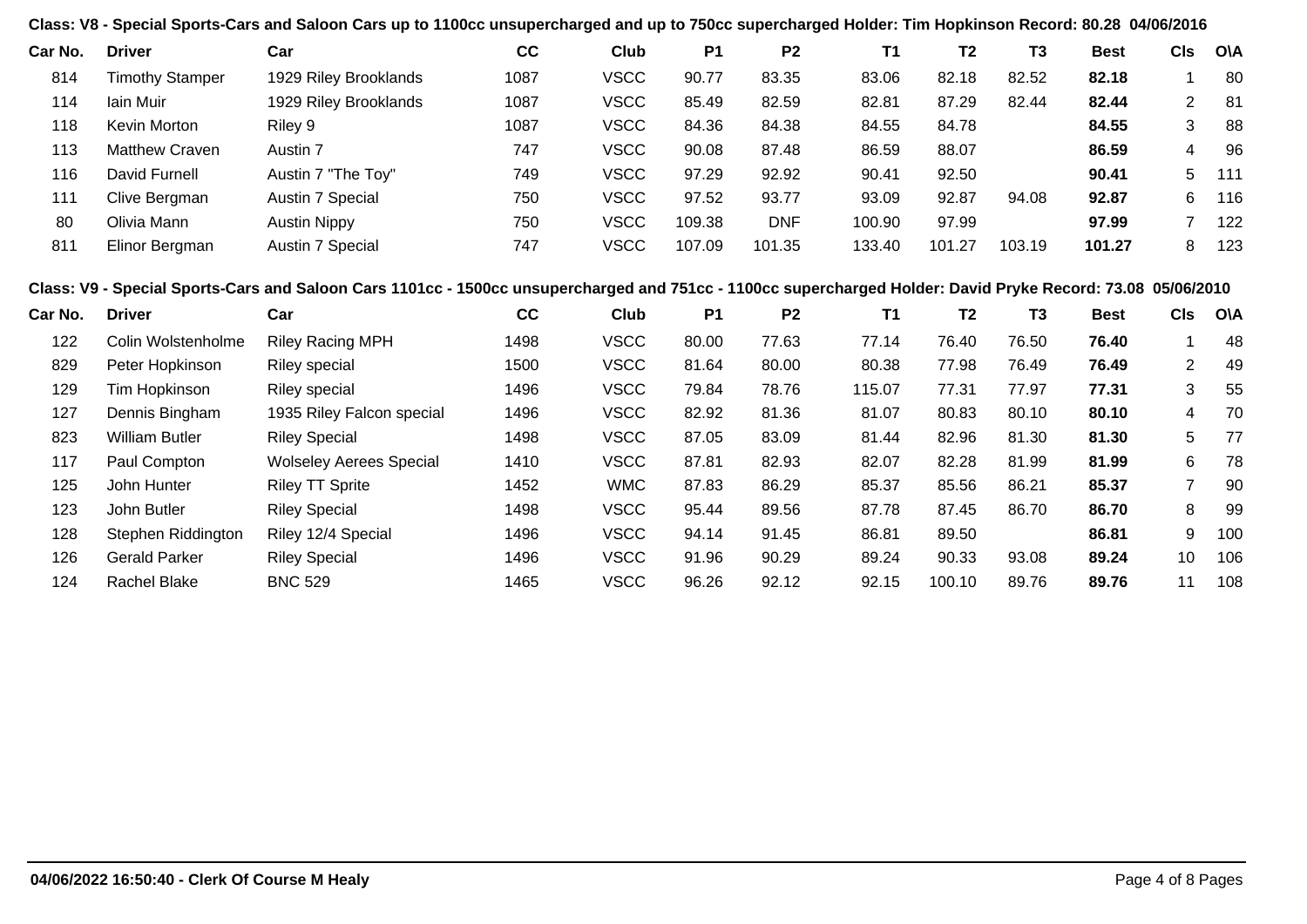| 04/06/2011 |                            | Class: V10 - Special Sports-Cars and Saloon Cars 1501cc - 3000cc unsupercharged and 1101cc - 2250cc supercharged Holder: Brian White Record: 70.92      |       |             |            |                |           |                |                |             |                |            |
|------------|----------------------------|---------------------------------------------------------------------------------------------------------------------------------------------------------|-------|-------------|------------|----------------|-----------|----------------|----------------|-------------|----------------|------------|
| Car No.    | <b>Driver</b>              | Car                                                                                                                                                     | cc    | Club        | <b>P1</b>  | P <sub>2</sub> | <b>T1</b> | T <sub>2</sub> | T <sub>3</sub> | <b>Best</b> | <b>CIs</b>     | <b>O\A</b> |
| 836        | David Frank                | <b>AC/GN Beetle</b>                                                                                                                                     | 1991  | <b>VSCC</b> | 81.38      | 76.58          | 75.05     | 76.21          | 76.21          | 75.05       | 1              | 42         |
| 136        | <b>Andrew Frank</b>        | 1922/28 AC/GN Beetle                                                                                                                                    | 1991  | <b>VSCC</b> | 79.03      | 77.35          | 75.67     | 75.60          | 79.41          | 75.60       | 2              | 45         |
| 134        | Christopher Tabor          | <b>Riley Special</b>                                                                                                                                    | 1500S | <b>VSCC</b> | 88.59      | 83.07          | 80.43     | 80.05          |                | 80.05       | 3              | 69         |
| 137        | Maurice Gleeson            | Riley 16/4 Special                                                                                                                                      | 2443  | <b>VSCC</b> | 87.66      | 85.43          | 84.14     | 82.10          | 82.57          | 82.10       | 4              | 79         |
| 132        | Ian Wozencroft             | Alvis 12/70 Special                                                                                                                                     | 1842  | <b>VSCC</b> | 86.42      | 83.34          | 82.68     | 82.91          | 82.54          | 82.54       | 5              | 82         |
| 141        | <b>Trevor Corner</b>       | Talbot 105                                                                                                                                              | 2969  | BARC(Y)     | 87.54      | 84.19          | 84.12     | 85.51          |                | 84.12       | 6              | 87         |
| 138        | William Irving             | <b>Alvis 12/50</b>                                                                                                                                      | 1645  | <b>VSCC</b> | 91.60      | 86.12          | 85.75     | 86.14          | 87.29          | 85.75       | $\overline{7}$ | 91         |
| 135        | Simon Skelding             | AC 16/80 Special<br>Supercharged                                                                                                                        | 1991  | <b>VSCC</b> | 91.58      | 87.05          | 86.68     | 86.02          |                | 86.02       | 8              | 92         |
| 139        | Andrew Briggs              | Riley 16/4 Special                                                                                                                                      | 2443  | <b>VSCC</b> | 91.38      | 87.45          | 86.51     | 86.22          | 86.43          | 86.22       | 9              | 94         |
| 140        | Jane Corner                | Lagonda Rapier                                                                                                                                          | 1496S | BARC(Y)     | 97.65      | 89.83          | 90.31     | 89.20          |                | 89.20       | 10             | 105        |
|            |                            | Class: V11 - Special Sports-Cars and Saloon Cars over 3000cc unsupercharged and over 2250cc supercharged Holder: Dougal Cawley Record: 73.52 04/06/2011 |       |             |            |                |           |                |                |             |                |            |
| Car No.    | <b>Driver</b>              | Car                                                                                                                                                     | cc    | Club        | <b>P1</b>  | P <sub>2</sub> | <b>T1</b> | T <sub>2</sub> | T <sub>3</sub> | <b>Best</b> | <b>CIs</b>     | O\A        |
| 147        | Jack Bond                  | Bentley 3/4.5                                                                                                                                           | 4500  | <b>VSCC</b> | 79.82      | 77.53          | 76.54     | 76.34          | 76.00          | 76.00       | 1              | 47         |
| 146        | <b>Alistair Littlewood</b> | Bentley 3/4.5 Litre                                                                                                                                     | 4398  | <b>VSCC</b> | 87.27      | 82.66          | 77.95     | 77.52          |                | 77.52       | $\overline{2}$ | 57         |
| 106        | <b>Rupert Mann</b>         | <b>Riley Special</b>                                                                                                                                    | 2500S | <b>VSCC</b> | 84.68      | 82.40          | 79.82     | 80.05          |                | 79.82       | 3              | 66         |
| 105        | Jon Bennett                | Frazer Nash                                                                                                                                             | 3200  | <b>VSCC</b> | 87.94      | 84.65          | 86.60     | 86.65          | 88.84          | 86.60       | 4              | 97         |
|            |                            | Class: V13 - Pre-1941 Racing Cars up to 1100cc Holder: James Baxter Record: 72.88 02/06/2018                                                            |       |             |            |                |           |                |                |             |                |            |
| Car No.    | <b>Driver</b>              | Car                                                                                                                                                     | cc    | Club        | <b>P1</b>  | P <sub>2</sub> | <b>T1</b> | T <sub>2</sub> | <b>T3</b>      | <b>Best</b> | <b>CIs</b>     | <b>O\A</b> |
| 153        | Paul Martin                | Austin Jap                                                                                                                                              | 1100  | <b>VSCC</b> | <b>DNF</b> | 86.38          | 83.40     | 81.42          | 79.77          | 79.77       | $\mathbf{1}$   | 65         |
| 115        | Adam Forster               | <b>Hogstow Special</b>                                                                                                                                  | 750   | BARC(Y)     | 85.03      | 86.03          | 82.56     | 81.14          | 81.09          | 81.09       | $\overline{2}$ | 75         |
| 149        | Hugo Pickup                | Austin 7 Ulster Rep                                                                                                                                     | 750   | <b>VSCC</b> | 113.71     | 90.78          | 82.55     | 83.20          | 81.24          | 81.24       | 3              | 76         |
| 849        | Michael Pickup             | Austin 7                                                                                                                                                | 750   | <b>VSCC</b> | 95.72      | 89.25          | 90.07     | 86.64          | 86.08          | 86.08       | 4              | 93         |
| 151        | <b>Michael Barber</b>      | MG PB Monoposto                                                                                                                                         | 970S  | <b>VSCC</b> | 92.55      | 89.37          | 87.99     | 89.54          | 87.07          | 87.07       | 5              | 102        |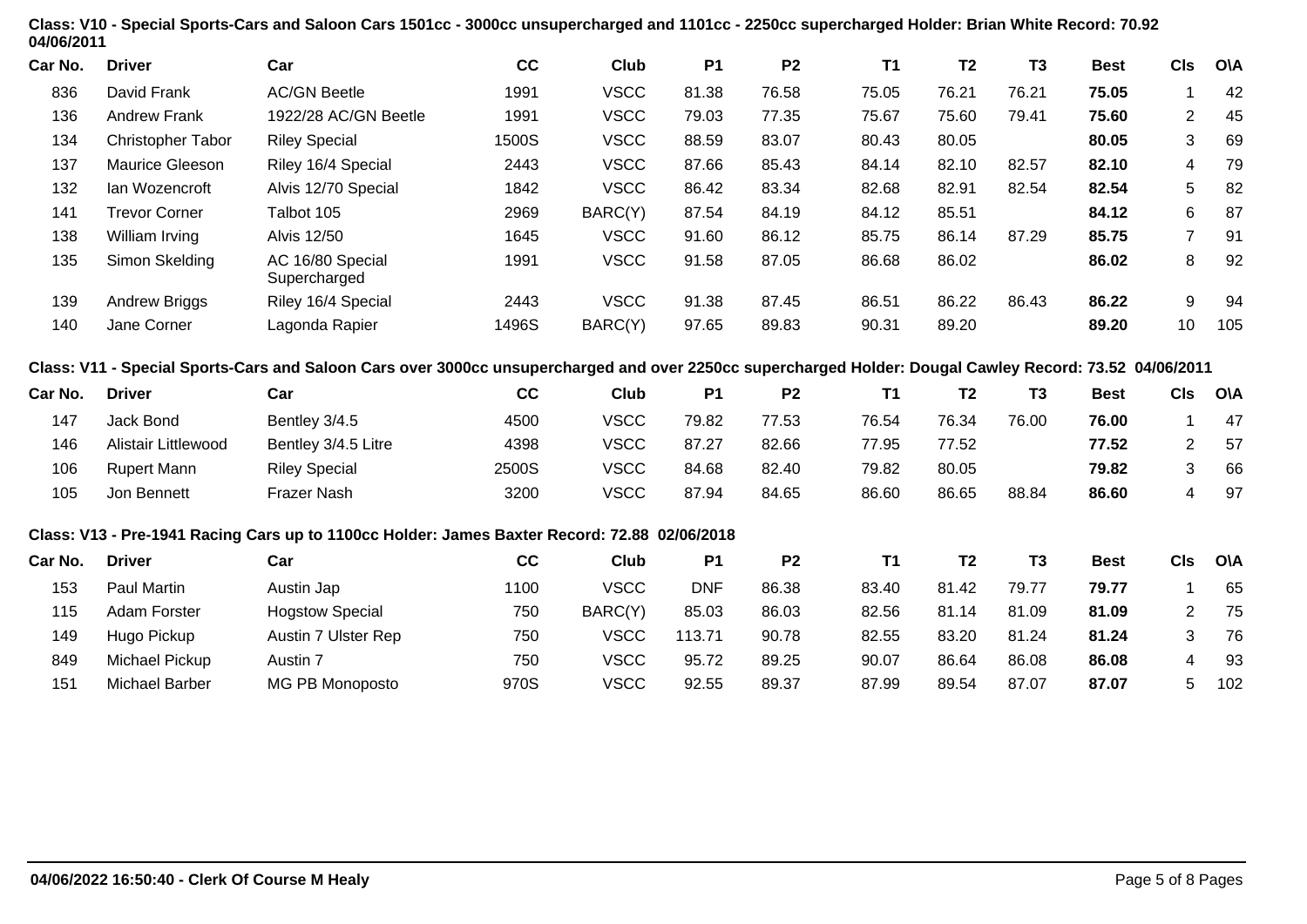### **Class: V14 - Pre-1941 Racing Cars 1101cc - 1500cc Holder: Rob Cobden Record: 67.92 07/06/2009**

| Car No. | <b>Driver</b>   | Car                                                                                             | cc    | Club          | <b>P1</b> | P <sub>2</sub> | <b>T1</b>  | T <sub>2</sub> | T <sub>3</sub> | <b>Best</b> | <b>CIs</b>     | <b>OVA</b> |
|---------|-----------------|-------------------------------------------------------------------------------------------------|-------|---------------|-----------|----------------|------------|----------------|----------------|-------------|----------------|------------|
| 158     | Jonathan Giles  | Morgan GN 'Salome'                                                                              | 1260  | <b>VSCC</b>   | 91.48     | 74.35          | 73.12      | 73.18          | 73.61          | 73.12       |                | 30         |
| 155     | Steven Mcevoy   | MG Bellevue Special                                                                             | 1491S | <b>VSCC</b>   | 83.33     | 79.11          | 78.25      | 77.25          | 77.74          | 77.25       | $\overline{2}$ | 54         |
| 160     | Durward Lawson  | <b>Riley Racecar</b>                                                                            | 1500S | <b>VSCC</b>   | 87.07     | 84.14          | 80.00      | 80.45          | 83.36          | 80.00       | 3              | 68         |
| 857     | Ben Craven      | MG Riley                                                                                        | 1499  | <b>VSCC</b>   | 86.26     | 86.35          | 86.60      |                |                | 86.60       | 4              | 97         |
| 156     | James Surridge  | <b>Riley Special</b>                                                                            | 1500  | <b>VSCC</b>   | 95.34     | 91.77          | 89.91      | 88.73          | 88.71          | 88.71       | 5              | 104        |
| 157     | Andrew Craven   | MG/Riley                                                                                        | 1496  | <b>VSCC</b>   | 85.62     | 84.15          | <b>DNS</b> |                |                | <b>DNS</b>  |                |            |
|         |                 | Class: V15 - Pre-1941 Racing Cars 1501cc - 3000cc Holder: James Baxter Record: 66.24 06/06/2015 |       |               |           |                |            |                |                |             |                |            |
| Car No. | <b>Driver</b>   | Car                                                                                             | cc    | Club          | <b>P1</b> | P <sub>2</sub> | <b>T1</b>  | T <sub>2</sub> | T <sub>3</sub> | <b>Best</b> | <b>CIs</b>     | <b>O\A</b> |
| 164     | Jolyon Harrison | Cognac                                                                                          | 1991  | <b>VSCC</b>   | 77.78     | 74.82          | 74.17      | 74.12          | 75.28          | 74.12       |                | 37         |
| 163     | lan Balmforth   | <b>Frazer Nash Semmence</b><br>Special                                                          | 1996  | <b>F NASH</b> | 94.43     | <b>DNF</b>     | 79.34      | 77.81          | 76.88          | 76.88       | $\overline{2}$ | 52         |
| 165     | David Ellison   | ERA Type B                                                                                      | 1950S | <b>VSCC</b>   | 80.73     | 80.03          | 80.90      | 77.79          | 79.15          | 77.79       | 3              | 58         |
| 162     | John Gallie     | Ford Model T RAJO                                                                               | 2900  | <b>VSCC</b>   | 104.52    | 96.77          | 98.32      | 96.60          | 99.15          | 96.60       | 4              | 121        |
|         |                 | Class: V16 - Pre-1941 Racing Cars over 3000cc Holder: James Baxter Record: 66.48 04/06/2011     |       |               |           |                |            |                |                |             |                |            |
| Car No. | <b>Driver</b>   | Car                                                                                             | cc    | Club          | <b>P1</b> | P <sub>2</sub> | <b>T1</b>  | T <sub>2</sub> | T <sub>3</sub> | <b>Best</b> | <b>CIs</b>     | O\A        |
| 168     | Julian Grimwade | Frazer Nash                                                                                     | 3500  | <b>VSCC</b>   | 71.75     | 70.46          | 71.65      | 71.64          | 71.74          | 71.64       |                | 22         |
| 169     | Rob Armstrong   | The Empy Special Ford model<br>A Monoposto                                                      | 3500  | <b>VSCC</b>   | 86.86     | 81.80          | 80.60      | 79.97          |                | 79.97       | $\overline{2}$ | 67         |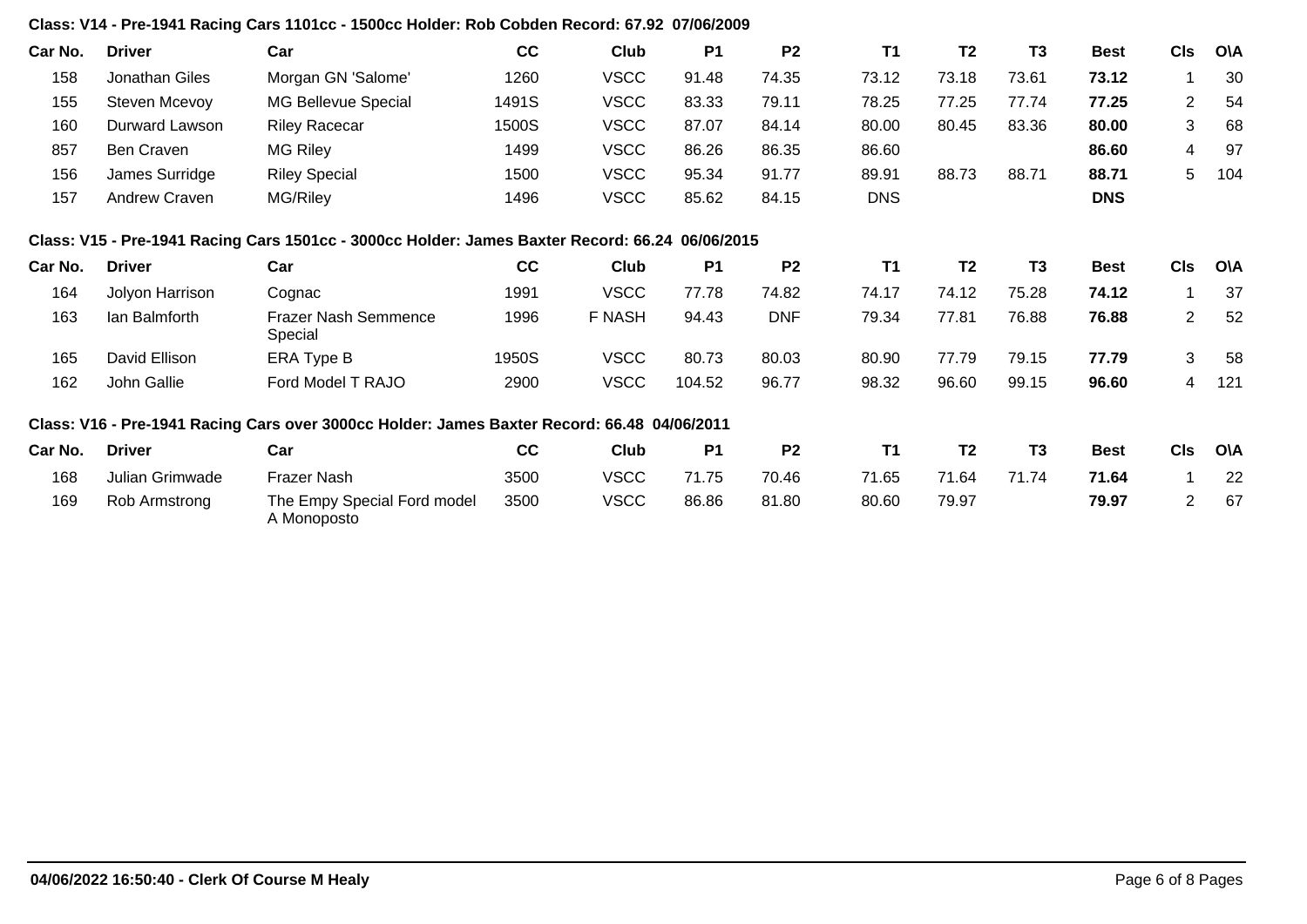#### **Class: C19 - Classic Saloon Cars built up to and including 1972 Holder: Roy Bolderson Record: 66.85 01/06/2019**

| Car No. | <b>Driver</b>          | Car                 | cc   | Club       | P <sub>1</sub> | P <sub>2</sub> | <b>T1</b> | T <sub>2</sub> | T3    | <b>Best</b> | CIs            | O\A |
|---------|------------------------|---------------------|------|------------|----------------|----------------|-----------|----------------|-------|-------------|----------------|-----|
| 196     | Jonathan North         | Mini Cooper         | 1293 | BARC(Y)    | 71.90          | 69.18          | 69.63     | 68.54          | 67.35 | 67.35       |                | 11  |
| 195     | <b>Richard Derrick</b> | <b>Mini 1275 GT</b> | 1380 | BARC(Y)    | 70.90          | 69.75          | 69.60     | 68.94          | 69.53 | 68.94       | $\overline{2}$ | -14 |
| 191     | David Taylor           | Morris Cooper S     | 1380 | BARC(Y)    | 70.63          | 70.16          | 70.50     | 71.07          | 70.51 | 70.50       | 3              | 20  |
| 186     | <b>Mark Forster</b>    | <b>BMC Cooper S</b> | 999S | BARC(Y)    | 77.90          | 87.05          | 72.81     | 72.21          | 72.51 | 72.21       | 4              | 23  |
| 185     | <b>Nick Wardley</b>    | Austin Mini         | 1460 | BARC(Y)    | 73.89          | 72.94          | 72.55     | 72.51          | 72.31 | 72.31       | 5              | -24 |
| 192     | John Askew             | Mini 1275 GT        | 1380 | BARC(Y)    | 75.09          | 74.48          | 72.69     | 73.29          | 73.33 | 72.69       | 6              | 27  |
| 189     | <b>Wayne Gregory</b>   | Austin Mini         | 1293 | <b>WMC</b> | 73.83          | 74.02          | 72.93     | 73.57          | 73.09 | 72.93       |                | 29  |
| 194     | David Spaull           | Morris Mini         | 1340 | BARC(Y)    | 75.02          | 73.61          | 73.24     | 73.30          | 73.58 | 73.24       | 8              | 32  |
| 187     | <b>Rich Hawcroft</b>   | Morris Mini         | 1380 | BARC(Y)    | 79.03          | 75.03          | 74.60     | 73.77          | 74.03 | 73.77       | 9              | 35  |
| 188     | Tim Ellison            | Morris Mini         | 1098 | BARC(Y)    | 78.36          | 75.42          | 121.06    | 76.68          | 77.42 | 76.68       | 10             | 51  |
| 197     | Roy Bolderson          | Lancia Fulvia       | 1598 | BARC(Y)    | 81.70          | 79.16          | 78.61     | 78.41          | 79.08 | 78.41       | 11             | 61  |

## **Class: C20 - Classic Sports Cars built up to and including 1972 Holder: Dave Boland Record: 67.11 07/06/2008**

| Car No. | <b>Driver</b>     | Car              | cc    | Club        | P <sub>1</sub> | P <sub>2</sub> | <b>T1</b>  | T2    | T <sub>3</sub> | <b>Best</b> | <b>CIs</b> | O\A |
|---------|-------------------|------------------|-------|-------------|----------------|----------------|------------|-------|----------------|-------------|------------|-----|
| 205     | Andy Walker       | MGB V8           | 4600  | BARC(Y)     | 66.34          | 70.34          | 66.14      | 66.39 | 66.00          | 66.00       |            |     |
| 904     | Richard Jones     | Elva Mark 7      | 1558  | BARC(Y)     | 73.79          | 69.87          | 69.40      | 67.84 | 68.53          | 67.84       | 2          | -12 |
| 203     | Mike Brown        | <b>TVR Vixen</b> | 1800  | BARC(Y)     | 69.89          | 69.43          | 70.25      | 71.03 | 70.36          | 70.25       | 3          | -17 |
| 202     | David Smith       | Mini Marcos      | 1380  | <b>WMC</b>  | 84.00          | 71.60          | 72.63      | 71.40 | 70.80          | 70.80       | 4          | -21 |
| 201     | Keith Beningfield | MG TC            | 1387S | <b>HSA</b>  | 75.91          | 73.35          | 72.81      | 72.48 | 73.81          | 72.48       | 5          | 25  |
| 204     | Les Procter       | Elva Mk VII      | 1558  | BARC(Y)     | 80.14          | 73.84          | <b>DNS</b> | 73.16 | 74.80          | 73.16       | 6          | 31  |
| 200     | Allan Scott       | Mini Jem MK 3    | 1380  | BARC(Y)     | 76.24          | 74.69          | 74.33      | 74.68 | 73.37          | 73.37       |            | 33  |
| 198     | Tim Harber        | Biota            | 1275  | <b>BARC</b> | 79.12          | 75.15          | 75.00      | 74.76 | 73.93          | 73.93       | 8          | 36  |
| 193     | Glenn Collier     | Davrian MK3      | 998   | BARC(Y)     | 79.44          | 76.53          | 75.02      | 76.24 | 75.69          | 75.02       | 9          | -41 |
| 199     | lan Peacock       | <b>MG Midget</b> | 1330  | BARC(Y)     | 76.85          | 75.50          | 75.17      | 77.26 | 76.38          | 75.17       | 10         | 43  |